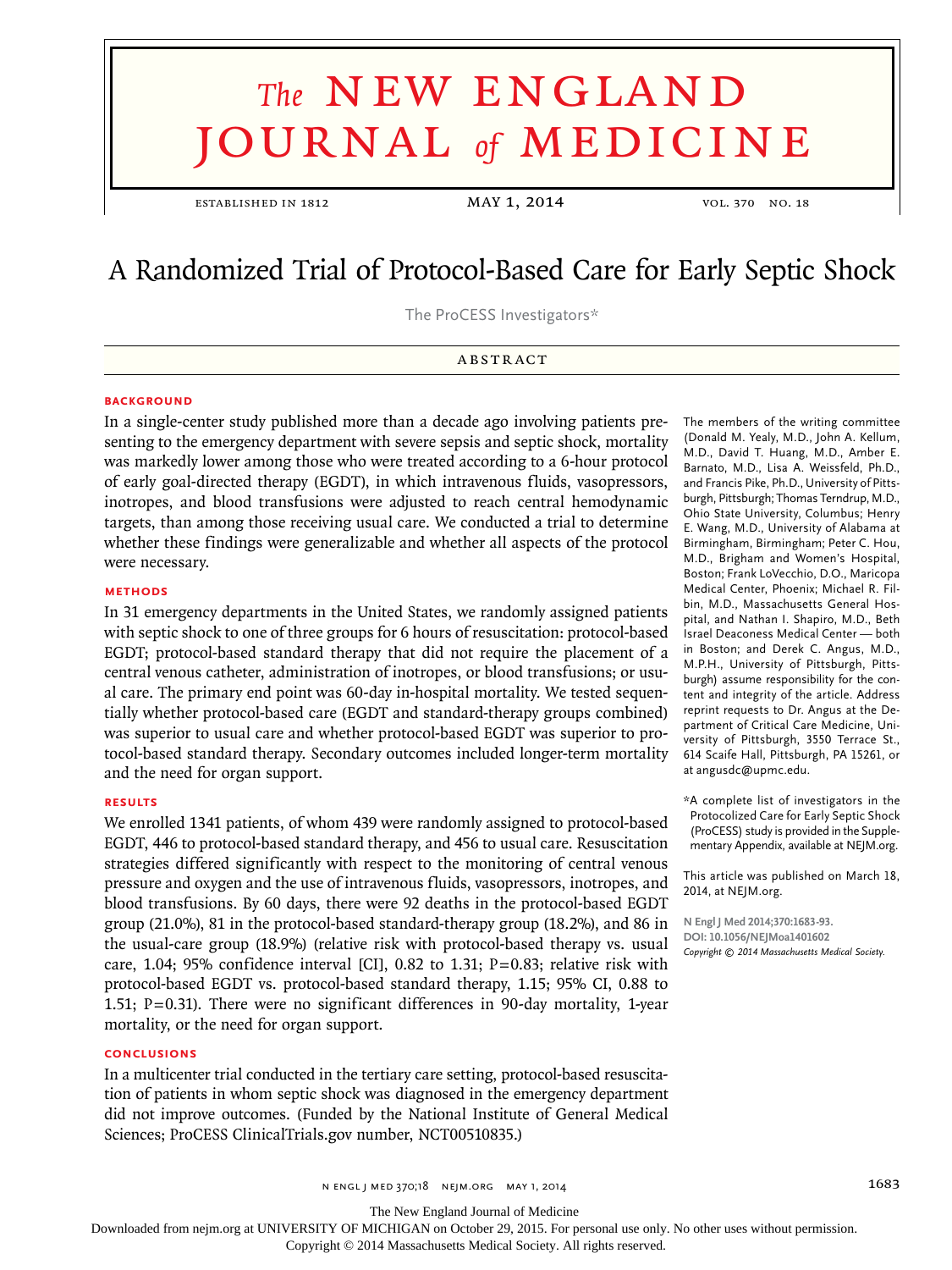HERE ARE MORE THAN 750,000 CASES of severe sepsis and septic shock in the United States each year.<sup>1</sup> Most patients who present with sepsis receive initial care in the emergency department, and the short-term mortality is  $20\%$  or more.<sup>2,3</sup> In 2001, Rivers et al. reported that among patients with severe sepsis or septic shock in a single urban emergency department, mortality was significantly lower among those who were treated according to a 6-hour protocol of early goal-directed therapy (EGDT) than among those who were given standard therapy (30.5% vs. 46.5%).<sup>4</sup> On the basis of the premise that usual care lacked aggressive, timely assessment and treatment, the protocol for EGDT called for central venous catheterization to monitor central venous pressure and central venous oxygen saturation (ScvO<sub>2</sub>), which were used to guide the use of intravenous fluids, vasopressors, packed red-cell transfusions, and dobutamine in order to achieve prespecified physiological targets. In the decade since the publication of that article, there have been many changes in the management of sepsis, raising the question of whether all elements of the protocol are still necessary.5-7

To address this question, we designed a multicenter trial comparing alternative resuscitation strategies in a broad cohort of patients with septic shock. Specifically, we tested whether protocolbased resuscitation was superior to usual care and whether a protocol with central hemodynamic monitoring to guide the use of fluids, vasopressors, blood transfusions, and dobutamine was superior to a simpler protocol that did not include these elements.

#### **METHODS**

#### **Study Oversight**

We conducted the multicenter, randomized Protocolized Care for Early Septic Shock (ProCESS) trial at 31 hospitals in the United States. The institutional review board at the University of Pittsburgh and at each other participating site approved the registered study protocol, which is available with the full text of this article at NEJM.org. The National Institute of General Medical Sciences funded the study and convened an independent data and safety monitoring board (see the Supplementary Appendix, available at NEJM.org). The ScvO<sub>2</sub> monitoring equipment for the study was loaned to the sites by Edwards

Lifesciences, but the company had no other role in the study. Study coordinators at each site entered data into a secure Web-based data-collection instrument. The University of Pittsburgh Clinical Research, Investigation, and Systems Modeling of Acute Illness (CRISMA) Center managed all the data and generated blinded and unblinded reports for the data and safety monitoring board. We reported the statistical analysis plan before the data were unblinded.8 The clinical coordinating team and investigators at the participating sites remained unaware of the study-group outcomes until the data were locked in December 2013. The writing committee vouches for the accuracy and completeness of the data and for the fidelity of the study to the protocol.

#### **Sites and Patients**

All the participating sites were academic hospitals with more than 40,000 emergency department visits yearly. To be eligible, the study sites had to use the measurement of serum lactate levels as the method for screening for cryptogenic shock and had to adhere to the Surviving Sepsis Campaign guidelines<sup>9,10</sup> for nonresuscitation aspects of care but could have no routine resuscitation protocols for septic shock and could not routinely use continuous ScvO<sub>2</sub> catheters. We recruited patients in the emergency department in whom sepsis was suspected according to the treating physician, who were at least 18 years of age, who met two or more criteria for systemic inflammatory response syndrome<sup>11</sup> (see the Methods section in the Supplementary Appendix), and who had refractory hypotension or a serum lactate level of 4 mmol per liter or higher. We defined refractory hypotension as a systolic blood pressure that either was less than 90 mm Hg or required vasopressor therapy to maintain 90 mm Hg even after an intravenous fluid challenge. We initially required the fluid challenge to be 20 ml or more per kilogram of body weight, administered over the course of 30 minutes, but in April 2010, we simplified the requirement to a challenge of 1000 ml or more administered over the course of 30 minutes. Patients did not have to be in shock on arrival in the emergency department but had to be enrolled in the study in the emergency department within 2 hours after the earliest detection of shock and within 12 hours after arrival. The exclusion criteria are listed in the Methods section in the Supplementary Appendix. All pa-

The New England Journal of Medicine

Downloaded from nejm.org at UNIVERSITY OF MICHIGAN on October 29, 2015. For personal use only. No other uses without permission.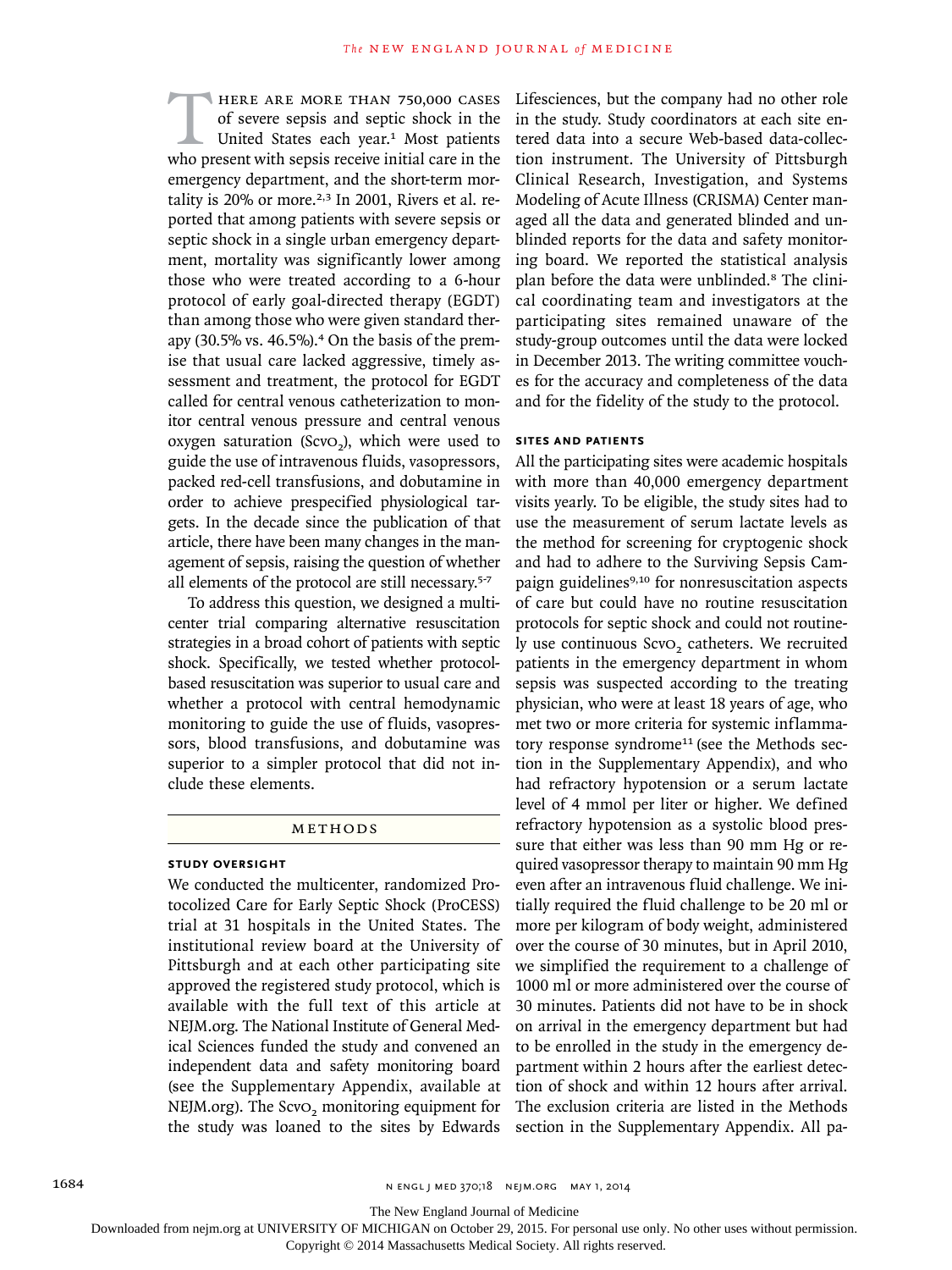tients or their legally authorized representatives provided written informed consent. Randomization was performed with the use of a centralized Web-based program in variable block sizes of 3, 6, or 9, with stratification according to site and race.

#### **Study Interventions**

We randomly assigned patients, in a 1:1:1 ratio, to one of three groups: protocol-based EGDT, protocol-based standard therapy, or usual care. The same trained and dedicated physician-led team implemented both the protocol-based EGDT and the protocol-based standard-therapy interventions. The team consisted of at least one available physician who was trained in the protocolguided resuscitation interventions, a study coordinator who monitored adherence to protocol instructions and provided timed prompts, and a bedside nurse. All study physicians were trained in emergency medicine or critical care medicine and had completed a Web-based certification examination. The protocol-based care began in the emergency department but could be continued elsewhere. Details regarding the training and conduct of the personnel are provided in the Methods section in the Supplementary Appendix. In cases in which a team physician was the bedside provider before enrollment, care was transferred to a nonstudy physician before enrollment.

For patients randomly assigned to protocolbased EGDT, the resuscitation team followed the protocol outlined in Figure S1 in the Supplementary Appendix, which mimics that used by Rivers et al.4 The protocol prompted placement of a central venous catheter to monitor pressure and ScvO<sub>2</sub> and to administer intravenous fluids, vasopressors, dobutamine, or packed red-cell transfusions, as directed. We did not require placement of an arterial catheter for blood-pressure monitoring. The protocol in our study, like the protocol in the study by Rivers et al., specified the amount and timing, but not the type, of resuscitation fluid. Similarly, the protocol in our study specified thresholds for vasopressor use but not the specific choice of vasopressor. The protocol guided only resuscitation, with all other aspects of care, including the choice of antimicrobial agents, given at the discretion of the treating physician.

Protocol-based standard therapy also used a team approach with a set of 6-hour resuscitation instructions, but the components were less aggressive than those used for protocol-based EGDT (Fig. S2 in the Supplementary Appendix). ProCESS investigators designed the protocolbased standard-therapy approach on the basis of a review of the literature, two independent surveys of emergency physician and intensivist practice worldwide,5,12 and consensus feedback from investigators. Protocol-based standard therapy required adequate peripheral venous access (with placement of a central venous catheter only if peripheral access was insufficient) and administration of fluids and vasoactive agents to reach goals for systolic blood pressure and shock index (the ratio of heart rate to systolic blood pressure) and to address fluid status and hypoperfusion, which were assessed clinically at least once an hour. In contrast to the triggers in the EGDT protocol, protocol-based standard therapy recommended packed red-cell transfusion only if the hemoglobin level was less than 7.5 g per deciliter. The protocol for standard therapy mandated administration of fluids until the team leader decided that the patient's fluids were replete. The standard-therapy protocol, like the EGDT protocol, did not specify the type of fluid or vasopressor and did not specify nonresuscitation aspects of care, which were provided by the treating physician. We assessed adherence to the EGDT and standardtherapy protocols using an algorithm that screened for decision prompts and actions at 2, 4, and 6 hours (Fig. S3 and S4 in the Supplementary Appendix).

For patients in the usual-care group, the bedside providers directed all care, with the study coordinator collecting data but not prompting any actions. Lead investigators at a site could not serve as the bedside treating physician for patients in the usual-care group.

#### **Outcome Measures**

The primary outcome of the study was the rate of in-hospital death from any cause at 60 days. Secondary mortality outcomes included the rate of death from any cause at 90 days and cumulative mortality at 90 days and 1 year. Other outcomes included the duration of acute cardiovascular failure (defined as the duration of the need for vasopressors), acute respiratory failure, and acute renal failure (defined as the duration of mechanical ventilation or dialysis during the acute hospitalization, truncated at 60 days, in patients who

The New England Journal of Medicine

Downloaded from nejm.org at UNIVERSITY OF MICHIGAN on October 29, 2015. For personal use only. No other uses without permission.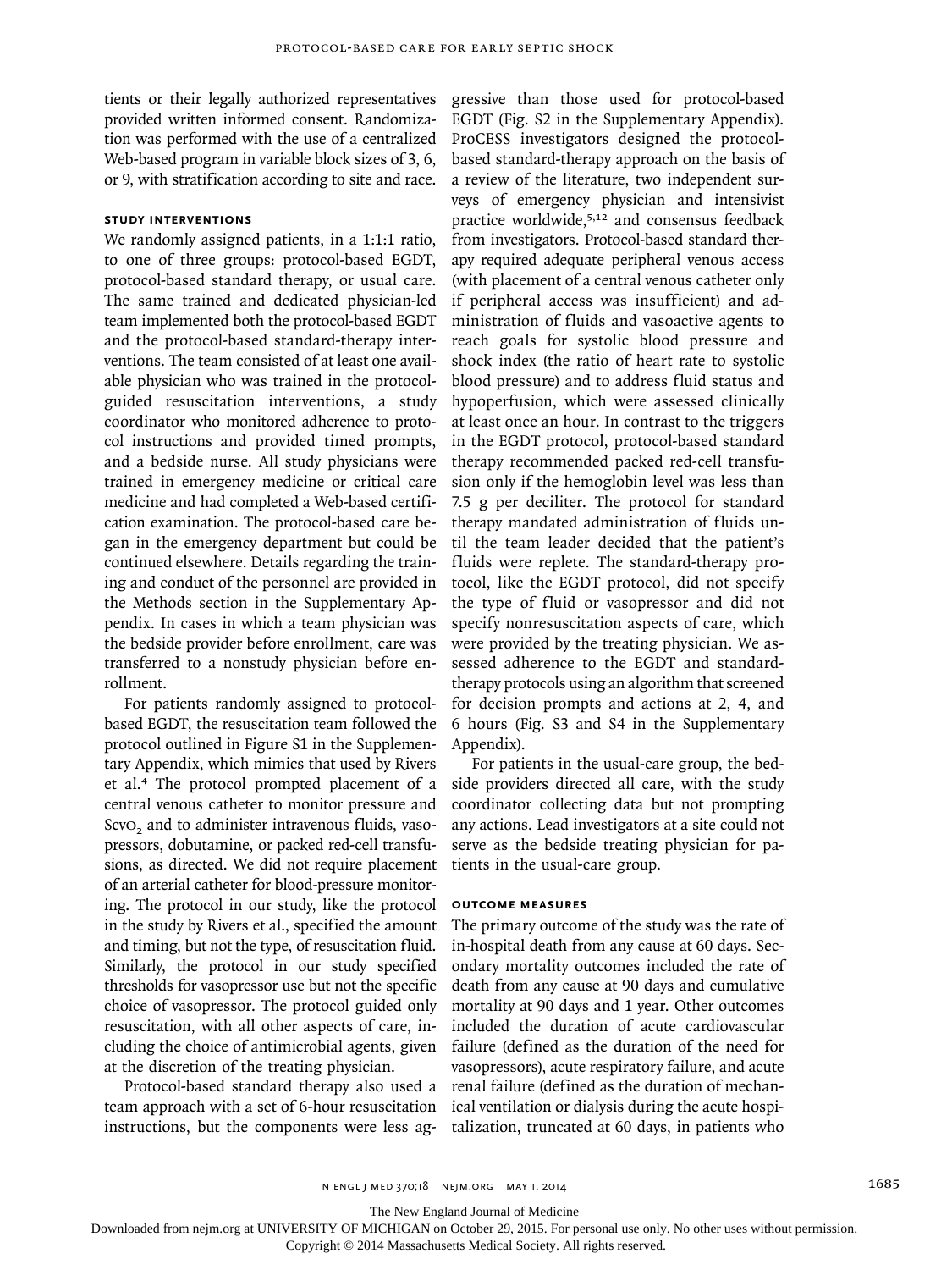had not had a long-term need for ventilation or dialysis before enrollment); the duration of the stay in the hospital and intensive care unit; and hospital discharge disposition (i.e., discharge to a long-term or other acute care facility, a nursing home, a private home, or other). We collected information on serious adverse events using standard federal guidelines.<sup>13</sup>

#### **Statistical Analysis**

We analyzed all data according to the intentionto-treat principle. For the primary outcome, our design tested sequentially whether protocol-based resuscitation (EGDT or standard therapy) was superior to usual care and, if it was, whether protocol-based EGDT was superior to protocol-based standard therapy. We initially calculated that with a sample of 1950 patients, the study would have at least 80% power to detect a reduction in mortality of 6 to 7 percentage points, at an alpha level of 0.05 for both hypotheses, assuming mortality of 30 to 46% with usual care; interim analyses were planned after 650 patients and 1300 patients had been enrolled. The trial did not meet the stopping criteria at the first planned interim analysis (after the enrollment of 650 patients). Before the second interim analysis, we observed that the overall mortality was approximately 20%, which was much lower than anticipated but consistent with the results of a recent study involving similar patients.<sup>14</sup> After consultation with the data and safety monitoring board and the National Institute of General Medical Sciences, and with the group assignments still concealed, we calculated that we would need to enroll a total of 1350 patients to preserve the same power for the same absolute risk reduction.

After spending 0.0005 alpha for the first interim analysis, and after recalculation of the sample size (which removed the requirement for a second interim analysis), the alpha level required for the sequential hypotheses was 0.0494, with no adjustment for multiple testing. We tested for between-group differences in the primary outcome using Fisher's exact test. In the event that protocol-based care (EGDT and standard therapy combined) was not superior to usual care, all other analyses were to be specified as secondary. Because of possible site heterogeneity, we also conducted a secondary analysis using a generalized linear mixed model in which we allowed for a random effect of study site, with treatment group as a covariate; assessed significance with

the use of type 3 tests; and used compound symmetry for the covariance structure.

For other end points, we used Fisher's exact test for categorical outcomes and an analysis of variance for continuous outcomes. For survival analyses, we generated Kaplan–Meier estimates, assessed between-group differences using the log-rank test, and expressed the data as cumulative mortality curves. In prespecified subgroup analyses, we used the Breslow–Day test to assess interactions between treatment assignment and subgroups defined according to age, sex, race, source of infection, and enrollment criterion (refractory hypotension or elevated serum lactate level). We also conducted post hoc subgroup analyses according to thirds of values for the Acute Physiology and Chronic Health Evaluation (APACHE) II score, for the baseline serum lactate level, and for the time from detection of shock until randomization, using logistic regression to test for an interaction between treatment assignment and subgroups. Unless otherwise specified, analyses are for tests of differences across the three study groups, with P values of less than 0.05 considered to indicate statistical significance. We used SAS software, version 9.3, for all analyses.

#### Results

#### **Patients**

From March 2008 through May 2013, we enrolled 1351 patients (Fig. 1, and Fig. S5 in the Supplementary Appendix). Ten patients who provided informed consent later requested complete withdrawal from the study, leaving a final cohort of 1341 patients for the analysis: 439 in the protocolbased EGDT group, 446 in the protocol-based standard-therapy group, and 456 in the usualcare group. The three groups were well matched at baseline with respect to demographic and clinical characteristics, as well as the care received before randomization (Table 1, and Tables S1, S2, and S4 in the Supplementary Appendix).

#### **Adherence to the Protocol**

Adherence to the protocol was high in both protocol-based groups. At 6 hours, incomplete adherence was recorded in 48 of 404 patients in the EGDT group (11.9%) and 19 of 435 patients in the standard-therapy group (4.4%) who could be evaluated (Table S3 in the Supplementary Appendix). In most of the patients who had been ran-

The New England Journal of Medicine

Downloaded from nejm.org at UNIVERSITY OF MICHIGAN on October 29, 2015. For personal use only. No other uses without permission.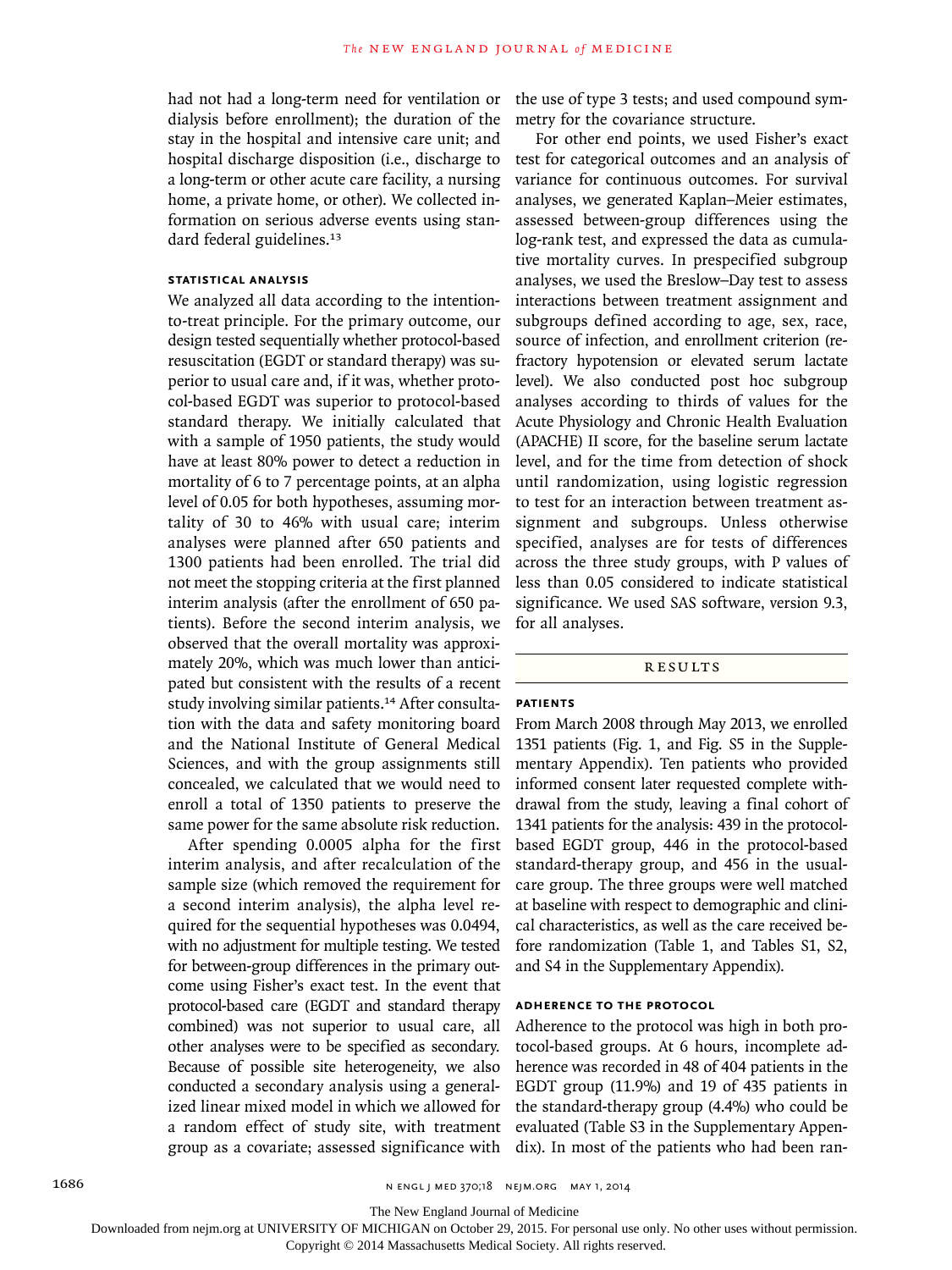

eter for monitoring of  $S$ cvO<sub>2</sub> was placed promptly that group (6.8%), included technical difficulties (Fig. S6A in the Supplementary Appendix). The (10 patients), refusal by the treating clinician (9) reasons for failure to place a central venous cath-or patient (5), the need for emergency surgery (1),

domly assigned to EGDT, a central venous cath-eter, which occurred in 30 of the 439 patients in

n engl j med 370;18 nejm.org may 1, 2014 1687

The New England Journal of Medicine

Downloaded from nejm.org at UNIVERSITY OF MICHIGAN on October 29, 2015. For personal use only. No other uses without permission.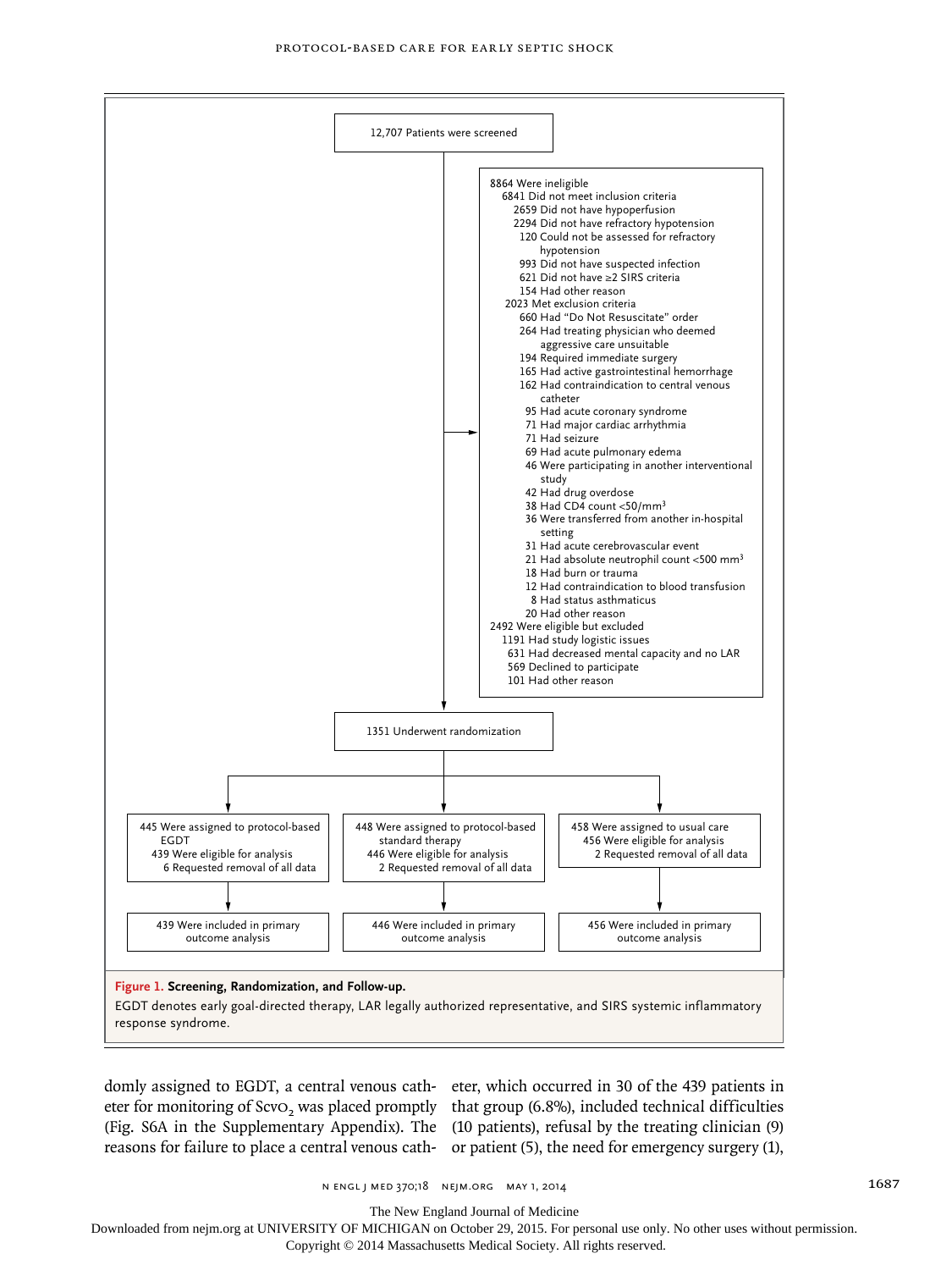central venous catheters was not required for pa-two groups, respectively; however, placement octients in the protocol-based standard-therapy curred later than in the EGDT group (P<0.001)

and death (1); no reason was provided in the case group or the usual-care group, central venous of 4 patients). The mean (±SD) ScvO<sub>2</sub> after cath- catheters were placed in 56.5% of the patients eterization was 71±13%. Although placement of (252 patients) and 57.9% (264 patients) in the

| Table 1. Characteristics of the Patients at Baseline.* |                                              |                                                          |                           |  |
|--------------------------------------------------------|----------------------------------------------|----------------------------------------------------------|---------------------------|--|
| Characteristic                                         | Protocol-Based<br><b>EGDT</b><br>$(N = 439)$ | Protocol-Based<br><b>Standard Therapy</b><br>$(N = 446)$ | Usual Care<br>$(N = 456)$ |  |
| Age - yr <sup>+</sup>                                  | $60+16.4$                                    | $61+16.1$                                                | $62+16.0$                 |  |
| Male sex - no. $(%)$                                   | 232 (52.8)                                   | 252 (56.5)                                               | 264 (57.9)                |  |
| Residence before admission - no. (%);                  |                                              |                                                          |                           |  |
| Nursing home                                           | 64 (14.6)                                    | 72(16.1)                                                 | 73 (16.0)                 |  |
| Other                                                  | 373 (85.0)                                   | 373 (83.6)                                               | 382 (83.8)                |  |
| Charlson comorbidity score                             | $2.6 \pm 2.6$                                | $2.5 \pm 2.6$                                            | $2.9 + 2.6$               |  |
| Source of sepsis - no. (%)                             |                                              |                                                          |                           |  |
| Pneumonia                                              | 140 (31.9)                                   | 152(34.1)                                                | 151(33.1)                 |  |
| Urinary tract infection                                | 100(22.8)                                    | 90(20.2)                                                 | 94(20.6)                  |  |
| Intraabdominal infection                               | 69 (15.7)                                    | 57 (12.8)                                                | 51(11.2)                  |  |
| Infection of unknown source                            | 57(13.0)                                     | 47(10.5)                                                 | 66 (14.5)                 |  |
| Skin or soft-tissue infection                          | 25(5.7)                                      | 33(7.4)                                                  | 38(8.3)                   |  |
| Catheter-related infection                             | 11(2.5)                                      | 16(3.6)                                                  | 11(2.4)                   |  |
| Central nervous system infection                       | 3(0.7)                                       | 3(0.7)                                                   | 4(0.9)                    |  |
| Endocarditis                                           | 1(0.2)                                       | 3(0.7)                                                   | 3(0.7)                    |  |
| Other                                                  | 28(6.4)                                      | 31(7.0)                                                  | 26(5.7)                   |  |
| Determined after review not to have infection          | 5(1.1)                                       | 14(3.1)                                                  | 12(2.6)                   |  |
| Positive blood culture - no. (%)                       | 139(31.7)                                    | 126(28.3)                                                | 131 (28.7)                |  |
| APACHE II score¶                                       | $20.8 + 8.1$                                 | $20.6 \pm 7.4$                                           | $20.7 \pm 7.5$            |  |
| Entry criterion - no. (%)                              |                                              |                                                          |                           |  |
| Refractory hypotension                                 | 244 (55.6)                                   | 240 (53.8)                                               | 243 (53.3)                |  |
| Hyperlactatemia                                        | 259 (59.0)                                   | 264 (59.2)                                               | 277 (60.7)                |  |
| Physiological variables                                |                                              |                                                          |                           |  |
| Systolic blood pressure - mm Hg                        | $100.2 + 28.1$                               | $102.1 + 28.7$                                           | $99.9 \pm 29.5$           |  |
| Serum lactate - mmol/liter**                           | $4.8 + 3.1$                                  | $5 + 3.6$                                                | $4.9 + 3.1$               |  |
| Time to randomization - min                            |                                              |                                                          |                           |  |
| From arrival in the emergency department it            | $197 + 116$                                  | $185 + 112$                                              | $181 + 97$                |  |
| From meeting entry criteria                            | $72 + 77$                                    | $66 + 38$                                                | $69 + 45$                 |  |

\* Plus–minus values are means ±SD. There were no significant differences in baseline characteristics across groups (P values range from 0.10 to 0.96). EGDT denotes early goal-directed therapy.

† Information on age was missing for one patient in the usual-care group.

‡ Information on residence before admission was missing for four patients. The category of nursing home included personalcare homes, skilled or unskilled assisted-living facilities, and extended-care facilities.

 $\hat{N}$  The Charlson comorbidity index<sup>15</sup> measures the effect of coexisting conditions on mortality, with scores ranging from 0 to 33 and higher scores indicating a greater burden of illness.

¶ Scores on the Acute Physiology and Chronic Health Evaluation (APACHE) II range from 0 to 71, with higher scores indicating greater severity of illness.

‖ Hyperlactatemia was defined as a serum lactate level of 4 mmol per liter or higher. The serum lactate level was higher than 2 mmol per liter in 346 patients in the protocol-based EGDT group (78.8%), 340 in the protocol-based standardtherapy group (76.2%), and 359 in the usual-care group (78.7%).

\*\* Data on the baseline serum lactate level were available for 95.5% of the patients overall (1281 of 1341 patients).

††Not all patients were eligible at the time of arrival in the emergency department.

The New England Journal of Medicine

Downloaded from nejm.org at UNIVERSITY OF MICHIGAN on October 29, 2015. For personal use only. No other uses without permission.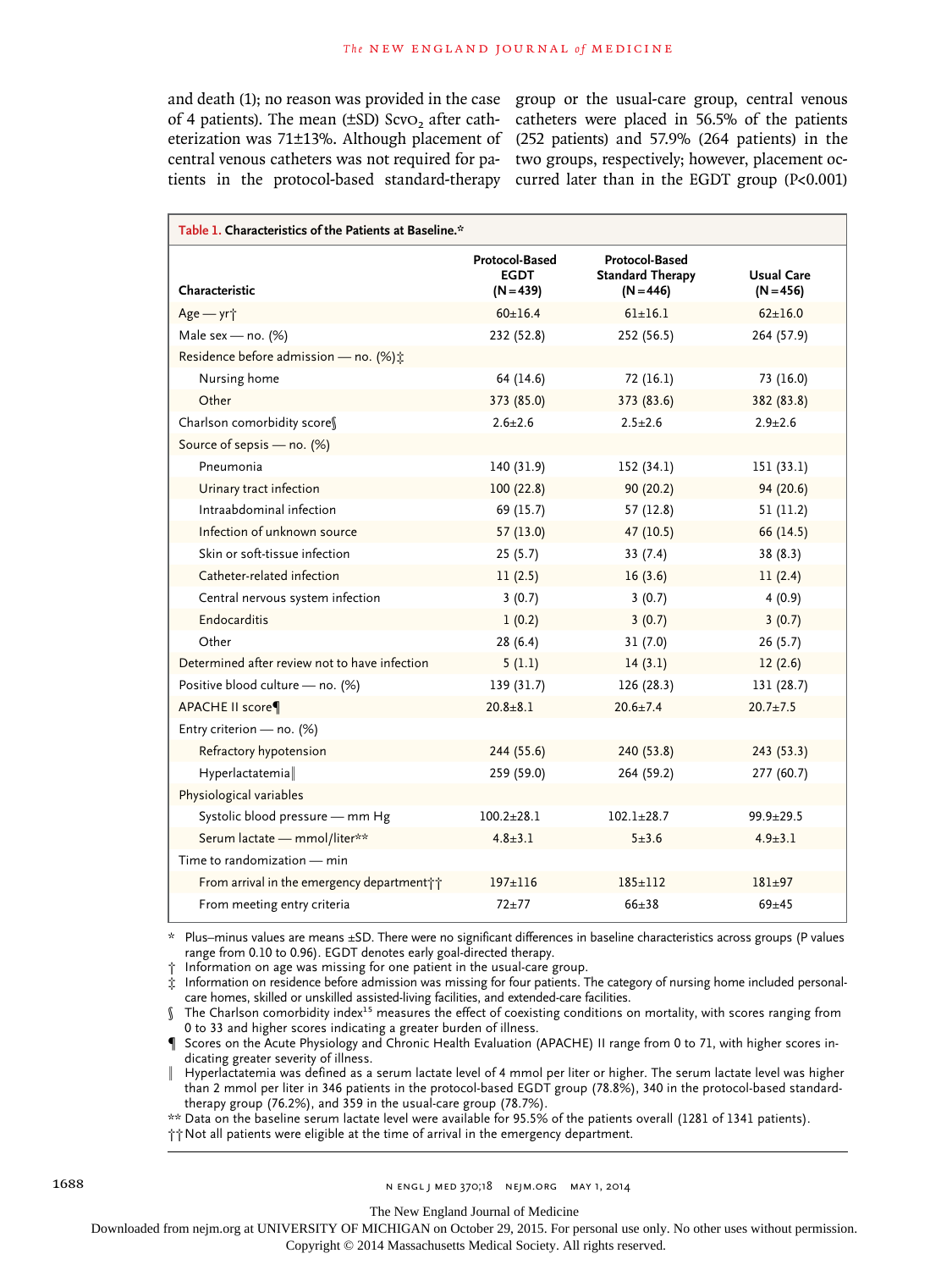(Fig. S6B in the Supplementary Appendix) and involved serial monitoring of ScvO<sub>2</sub> in only a small proportion of patients (4.0% [18 patients] in the protocol-based standard-therapy group and 3.5% [16 patients] in the usual-care groups, vs. 93.6% [411 patients] in the EGDT group; P<0.001).

#### **Resuscitation**

During the first 6 hours, the volume of intravenous fluids administered differed significantly among the groups (2.8 liters in the protocol-based EGDT group, 3.3 liters in the protocol-based standard-therapy group, and 2.3 liters in the usualcare group (P<0.001) (Table S4 and Fig. S6C in the Supplementary Appendix). The volume of fluids administered decreased during the 6 hours in all the groups, but patients in the protocol-based standard-therapy group received the greatest volume initially and overall, patients in the usualcare group received the least volume of fluid, and patients in the protocol-based EGDT group received fluid at the most consistent rate (P<0.001 for differences in total volume and  $P=0.007$  for differences over time). Crystalloids were the predominant fluid used in all the groups, administered in 96% of the patients overall. More patients in the two protocol-based groups than in the usual-care group received vasopressors (54.9% in the protocol-based EGDT group and 52.2% in the protocol-based standard-therapy group vs. 44.1% in the usual-care group,  $P=0.003$ ) (Table S4 and Fig. S6D in the Supplementary Appendix). More patients in the protocol-based EGDT group than in the protocol-based standard-therapy group or the usual-care group received dobutamine and packed red-cell transfusions (dobutamine use, 8.0% vs. 1.1% and 0.9%, respectively; P<0.001; packed red-cell transfusions, 14.4% vs. 8.3% and 7.5%, respectively;  $P=0.001$ ) (Table S4, and Fig. S6D in the Supplementary Appendix). The use of antibiotics, glucocorticoids, and activated protein C was similar across the three groups (with P values ranging from 0.16 to 0.90) (Table S4 in the Supplementary Appendix).

#### **Ancillary Care**

The use of intravenous fluids, vasopressors, dobutamine, and blood transfusions between 6 and 72 hours did not differ significantly among the groups (Table S4 in the Supplementary Appendix). Patients in all three groups had mean values that were consistent with low-tidal-volume ventilation and moderate glycemic control (Table S4 in the Supplementary Appendix). In general, the condition of the patients in all three groups improved over time, with few differences among the groups. By 6 hours, the target mean arterial pressure of 65 mm Hg or higher had been achieved in more patients in each of the protocolbased groups than in the usual-care group  $(P=0.02)$ , but the mean heart rate did not differ significantly among the groups  $(P=0.32)$  (Table S2 in the Supplementary Appendix). Patients in the protocol-based EGDT group had a higher mean international normalized ratio at 6 hours (2.2, vs. 1.7 in the protocol-based standard-therapy group and 1.6 in the usual-care group;  $P=0.01$ ), whereas patients in the usual-care group had slightly less acidosis at 6 hours and 24 hours (arterial pH, 7.31 in each protocol-based group vs. 7.34 in the usual-care group at 6 hours, and 7.34 in each protocol-based group vs. 7.36 in the usual-care group at 24 hours,  $P=0.02$ ), but these differences did not persist.

#### **Outcomes**

By day 60, a total of 92 patients in the protocolbased EGDT group (21.0%), 81 in the protocolbased standard-therapy group (18.2%), and 86 in the usual-care group (18.9%) had died in the hospital (Table 2). The 60-day in-hospital mortality for the combined protocol-based groups (19.5% [173 of 885 patients]) did not differ significantly from that in the usual-care group (relative risk, 1.04; 95% confidence interval [CI], 0.82 to 1.31; P=0.83), nor did mortality differ significantly when the groups were compared separately (with P values ranging from 0.31 to 0.89) (Table 2 and Fig. 2A). There were also no significant differences in 90-day mortality or in the time to death up to 90 days and 1 year ( $P=0.66$  for 90-day mortality and  $P=0.70$  and  $P=0.92$  for cumulative mortality at 90 days and 1 year, respectively) (Table 2 and Fig. 2B). Results were essentially unchanged when adjusted for potential site heterogeneity (odds of 60-day in-hospital death with protocol-based care vs. usual care, 1.08; 95% CI, 0.85 to 1.38;  $P = 0.54$ ).

The incidence of acute renal failure, as indicated by a new need for renal-replacement therapy, was higher in the protocol-based standardtherapy group than in the other two groups (6.0% in the protocol-based standard-therapy group vs. 3.1% in the protocol-based EGDT group and 2.8% in the usual-care group,  $P=0.04$ ),

n engl j med 370;18 nejm.org may 1, 2014 1689

The New England Journal of Medicine

Downloaded from nejm.org at UNIVERSITY OF MICHIGAN on October 29, 2015. For personal use only. No other uses without permission.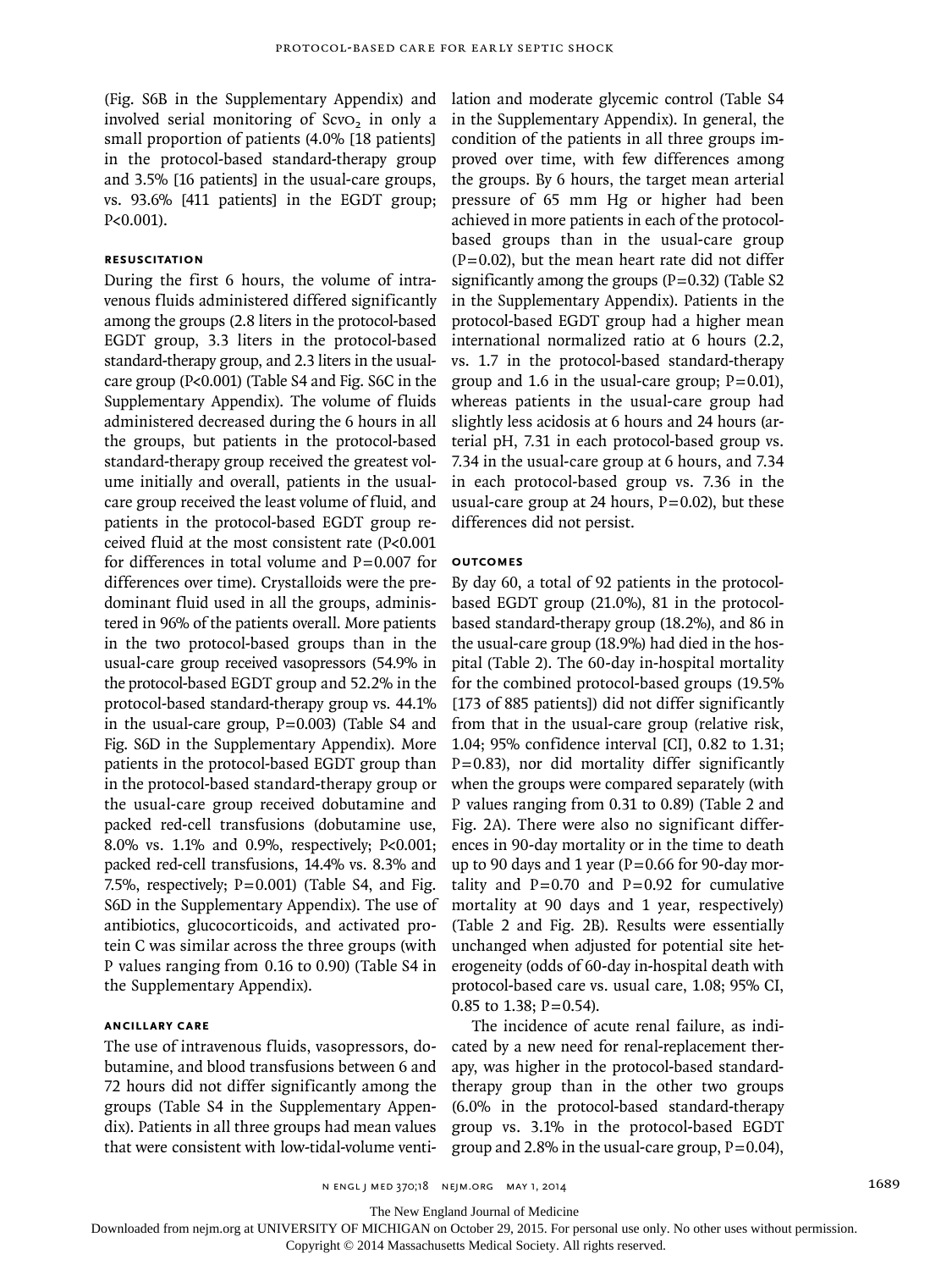| Table 2. Outcomes.*                                           |                                              |                                                          |                                  |          |  |  |
|---------------------------------------------------------------|----------------------------------------------|----------------------------------------------------------|----------------------------------|----------|--|--|
| Outcome                                                       | Protocol-based<br><b>EGDT</b><br>$(N = 439)$ | Protocol-based<br><b>Standard Therapy</b><br>$(N = 446)$ | <b>Usual Care</b><br>$(N = 456)$ | P Value† |  |  |
| Death - no./total no. (%)                                     |                                              |                                                          |                                  |          |  |  |
| In-hospital death by 60 days: primary outcome                 | 92/439 (21.0)                                | 81/446 (18.2)                                            | 86/456 (18.9)                    | 0.831    |  |  |
| Death by 90 days                                              | 129/405 (31.9)                               | 128/415 (30.8)                                           | 139/412 (33.7)                   | 0.66     |  |  |
| New organ failure in the first week - no./total no. (%)       |                                              |                                                          |                                  |          |  |  |
| Cardiovascular                                                | 269/439 (61.3)                               | 284/446 (63.7)                                           | 256/456 (56.1)                   | 0.06     |  |  |
| Respiratory                                                   | 165/434 (38.0)                               | 161/441 (36.5)                                           | 146/451 (32.4)                   | 0.19     |  |  |
| Renal                                                         | 12/382(3.1)                                  | 24/399(6.0)                                              | 11/397(2.8)                      | 0.04     |  |  |
| Duration of organ support - days                              |                                              |                                                          |                                  |          |  |  |
| Cardiovascular                                                | $2.6 + 1.6$                                  | $2.4 + 1.5$                                              | $2.5 + 1.6$                      | 0.52     |  |  |
| Respiratory                                                   | $6.4 + 8.4$                                  | $7.7 + 10.4$                                             | $6.9 + 8.2$                      | 0.41     |  |  |
| Renal                                                         | $7.1 \pm 10.8$                               | $8.5 \pm 12$                                             | $8.8 \pm 13.7$                   | 0.92     |  |  |
| Use of hospital resources                                     |                                              |                                                          |                                  |          |  |  |
| Admission to intensive care unit - no. (%)                    | 401 (91.3)                                   | 381 (85.4)                                               | 393 (86.2)                       | 0.01     |  |  |
| Stay in intensive care unit among admitted<br>patients - days | $5.1 \pm 6.3$                                | $5.1 \pm 7.1$                                            | $4.7 + 5.8$                      | 0.63     |  |  |
| Stay in hospital - days                                       | $11.1 + 10$                                  | $12.3 + 12.1$                                            | $11.3 + 10.9$                    | 0.25     |  |  |
| Discharge status at 60 days - no. (%)                         |                                              |                                                          |                                  |          |  |  |
| Not discharged                                                | 3(0.7)                                       | 8(1.8)                                                   | 2(0.4)                           | 0.82     |  |  |
| Discharged to a long-term acute care facility                 | 16(3.6)                                      | 22(4.9)                                                  | 22(4.8)                          |          |  |  |
| Discharge to another acute care hospital                      | 8(1.8)                                       | 2(0.4)                                                   | 5(1.1)                           |          |  |  |
| Discharged to nursing home                                    | 71(16.2)                                     | 93 (20.9)                                                | 88 (19.3)                        |          |  |  |
| Discharged home                                               | 236(53.8)                                    | 227 (50.9)                                               | 235(51.5)                        |          |  |  |
| Other or unknown                                              | 13(3.0)                                      | 13(2.9)                                                  | 18(3.9)                          |          |  |  |
| Serious adverse events - no. (%)                              | 23(5.2)                                      | 22(4.9)                                                  | 37(8.1)                          | 0.32     |  |  |

\* Plus–minus values are means ±SD.

† Unless stated otherwise, P values are for a three-group comparison, with the use of Fisher's exact test for categorical measures and linear models for continuous and normally distributed measures. Skewed outcomes were analyzed with the use of nonparametric alternatives.

‡ The P value for the primary analysis was for a comparison between the two protocol-based groups combined and the usual-care group, with the use of Fisher's exact test. The three-group comparison, with the use of Fisher's exact test, was also nonsignificant (P=0.55), as was each one of the two-way comparisons (with P values ranging from 0.31 to 0.89). § Included in the analysis were patients in whom new organ failure developed in the first week after randomization. ¶A detailed list of serious adverse events is provided in Table S5 in the Supplementary Appendix.

although the duration of therapy did not differ significantly across the groups (Table 2). The rate of admission to the intensive care unit was higher in the protocol-based EGDT group than in the other two groups, although among patients who were admitted, there were no significant between-group differences in the length of stay in the intensive care unit (Table 2). There were no significant differences in the incidence and duration of cardiovascular failure or respiratory failure, nor were there significant differences in the length of stay in the hospital or the discharge disposition (Table 2).

Reports of potentially serious adverse events (excluding death) were rare and did not differ significantly across groups (Table 2, and Table S5 in the Supplementary Appendix). There were no significant interactions between the assigned treatment and any prespecified subgroup with respect to the primary outcome of 60-day in-hospital mortality or with respect to the secondary mortality outcomes (Table S6 in the Supplementary Ap-

The New England Journal of Medicine

Downloaded from nejm.org at UNIVERSITY OF MICHIGAN on October 29, 2015. For personal use only. No other uses without permission.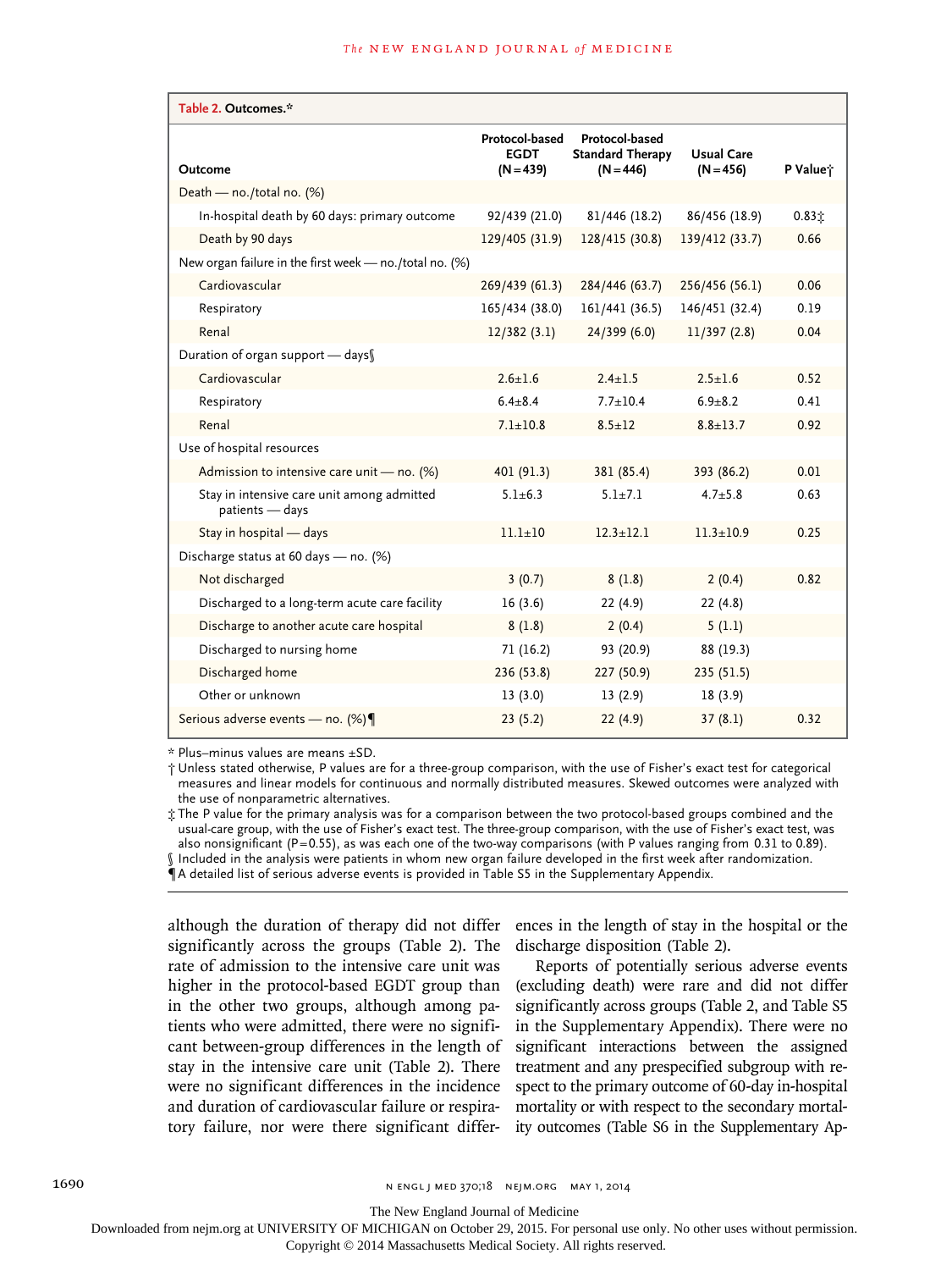pendix). Similarly, in a post hoc analysis, there was no evidence of a treatment effect within ranges of values for the APACHE II score, serum lactate level, or time from meeting the criteria for shock to randomization (Table S7 in the Supplementary Appendix).

### Discussion

In our study, adherence to the two experimental protocols was high, and, as expected, protocolbased care, as compared with usual care, resulted in increased use of central venous catheterization, intravenous fluids, vasoactive agents, and blood transfusions. The two protocol-based resuscitation approaches led to a small but transient improvement in blood pressure by the end of the resuscitation period but a higher requirement for intensive care and renal-replacement therapy. There were no significant differences in mortality, either overall or in a number of prespecified and post hoc subgroups.

Our results differ from those of Rivers et al.<sup>4</sup>: however, our study was not a direct replication of that study, and there are probably several factors that contribute to the differences. Although the two trials used similar inclusion criteria, the enrolled populations differed. The study cohorts were similar with respect to many demographic and clinical characteristics, including the severity of illness (Table S8 in the Supplementary Appendix), but the cohort in the study by Rivers et al. was slightly older, had higher rates of preexisting heart and liver disease, and had a higher initial serum lactate level. Although we modified the minimum fluid bolus required to establish the presence of refractory hypotension, the mean volume of the bolus that was administered fell within the range used in the study by Rivers et al. (20 to 30 ml per kilogram). The mean initial ScvO<sub>2</sub> reported by Rivers et al. was 49%, which was lower than that in the ProCESS trial. However, early central venous catheterization was considered to be part of usual care in that trial, allowing ScvO<sub>2</sub> readings to be made before administration of the initial fluid bolus, the response to which was required to establish refractory hypotension. In contrast, for patients randomly assigned to the protocol-based EGDT group in our study, we measured ScvO<sub>2</sub> only after the initial fluid bolus had been administered, making a direct comparison problematic. None-



Panel A shows cumulative in-hospital mortality, truncated at 60 days, and Panel B cumulative mortality up to 1 year after randomization.

theless, the cohort in the study by Rivers et al. may have had, on average, more severe or persistent shock than the patients in our cohort. However, we were unable to show a benefit even when we restricted the analyses to the sickest third of our patients — those with the highest serum lactate levels and those with the highest APACHE II scores.

Both trials used the same EGDT protocol

The New England Journal of Medicine

Downloaded from nejm.org at UNIVERSITY OF MICHIGAN on October 29, 2015. For personal use only. No other uses without permission.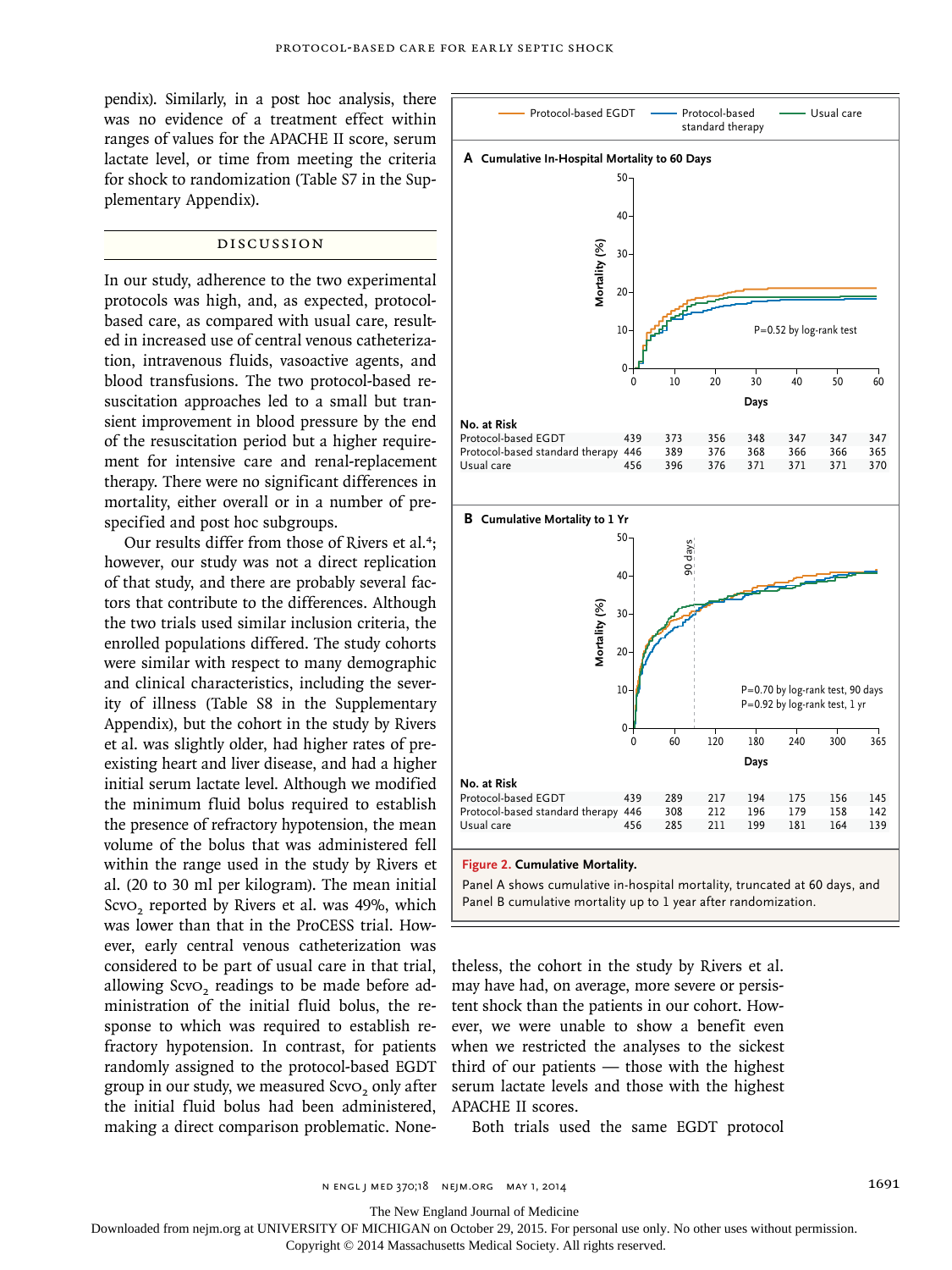delivered by a trained, dedicated team at each site. Rivers et al. reported nearly perfect adherence but did not provide details regarding the assessment method. Although adherence to the protocol was high in our study, we cannot exclude the possibility that the outcome would have been better if adherence had been perfect. We believe that the rate of adherence in our study parallels the likely performance in any widespread effort targeting the care of patients with septic shock. Furthermore, changes during the past decade in the care of critically ill patients, including the use of lower hemoglobin levels as a threshold for transfusion, the implementation of lung-protection strategies, and the use of tighter control of blood sugar, may have helped lower the overall mortality and may have reduced the marginal benefit of alternative resuscitation strategies.9,10,16,17

In 2010, Jones et al. reported the results of a randomized trial involving a patient population similar to ours (Table S8 in the Supplementary Appendix). That trial showed that an EGDT protocol that was based on serial measurement of serum lactate levels was not inferior to an EGDT protocol that used ScvO<sub>2</sub> monitoring.<sup>14</sup> In-hospital mortality and the use of intravenous fluids, blood transfusions, and dobutamine were similar to those seen in the ProCESS trial. Other studies showing the benefit of EGDT in adults presenting to the emergency department with septic shock have been observational and open to potential confounding.<sup>18</sup>

There are important limitations to our study. First, although we took many steps to ensure close adherence to the resuscitation protocols, we cannot be sure that elements critical to the success of the protocol in the study by Rivers et al. were not lost during dissemination. Second, we enrolled patients who were recognized to be in septic shock. Our study does not address the

extent to which any of these strategies offer advantages in settings where septic shock is not recognized promptly. Third, septic shock occurs in a heterogeneous population, and care before randomization can be variable. Fourth, we had limited power to address whether particular strategies were more effective in specific subgroups. Two ongoing multicenter trials of EGDT, the Australasian Resuscitation in Sepsis Evaluation (ARISE) trial in Australia (ClinicalTrials.gov number, NCT00975793) and the Protocolised Management in Sepsis (ProMISe) trial in the United Kingdom (Current Controlled Trials number, ISRCTN36307479) may offer additional insight.19,20 Finally, in-hospital mortality among patients requiring life support is strongly influenced by varying practices regarding the withdrawal of care, which could have influenced our findings.

In summary, in our multicenter, randomized trial, in which patients were identified early in the emergency department as having septic shock and received antibiotics and other nonresuscitation aspects of care promptly, we found no significant advantage, with respect to mortality or morbidity, of protocol-based resuscitation over bedside care that was provided according to the treating physician's judgment. We also found no significant benefit of the mandated use of central venous catheterization and central hemodynamic monitoring in all patients.

Supported by a grant (P50 GM076659) from the National Institute of General Medical Sciences, National Institutes of Health.

Dr. Shapiro reports receiving consulting fees from Thermo Fisher Scientific, fees for serving on a data and safety monitoring board from Cumberland Pharmaceuticals, and grant support from Thermo Fisher Scientific, Rapid Pathogen Screening, Cheetah Medical, and Astute Medical. Dr. Angus reports receiving consulting fees from MedImmune, Ferring Pharmaceuticals, and Roche Diagnostics, lecture fees from Pfizer, fees for serving on a data and safety monitoring board from Eli Lilly, and grant support through his institution from Eisai. No other potential conflict of interest relevant to this article was reported.

Disclosure forms provided by the authors are available with the full text of this article at NEJM.org.

#### **References**

**3.** Wang HE, Shapiro NI, Angus DC, Yealy DM. National estimates of severe sepsis in United States emergency departments. Crit Care Med 2007;35:1928-36.

**4.** Rivers E, Nguyen B, Havstad S, et al. Early goal-directed therapy in the treatment of severe sepsis and septic shock. N Engl J Med 2001;345:1368-77.

**5.** Carlbom DJ, Rubenfeld GD. Barriers to implementing protocol-based sepsis resuscitation in the emergency department — results of a national survey. Crit Care Med 2007;35:2525-32.

**6.** Jones AE, Shapiro NI, Roshon M. Implementing early goal-directed therapy in the emergency setting: the challenges and experiences of translating research innovations into clinical reality in academic and community settings. Acad Emerg Med 2007;14:1072-8.

The New England Journal of Medicine

Downloaded from nejm.org at UNIVERSITY OF MICHIGAN on October 29, 2015. For personal use only. No other uses without permission.

**<sup>1.</sup>** Angus DC, Linde-Zwirble WT, Lidicker J, Clermont G, Carcillo J, Pinsky MR. Epidemiology of severe sepsis in the United States: analysis of incidence, outcome, and associated costs of care. Crit Care Med 2001;29:1303-10.

**<sup>2.</sup>** Angus DC, van der Poll T. Severe sepsis and septic shock. N Engl J Med 2013; 369:840-51. [Erratum, N Engl J Med 2013; 369:2069.]